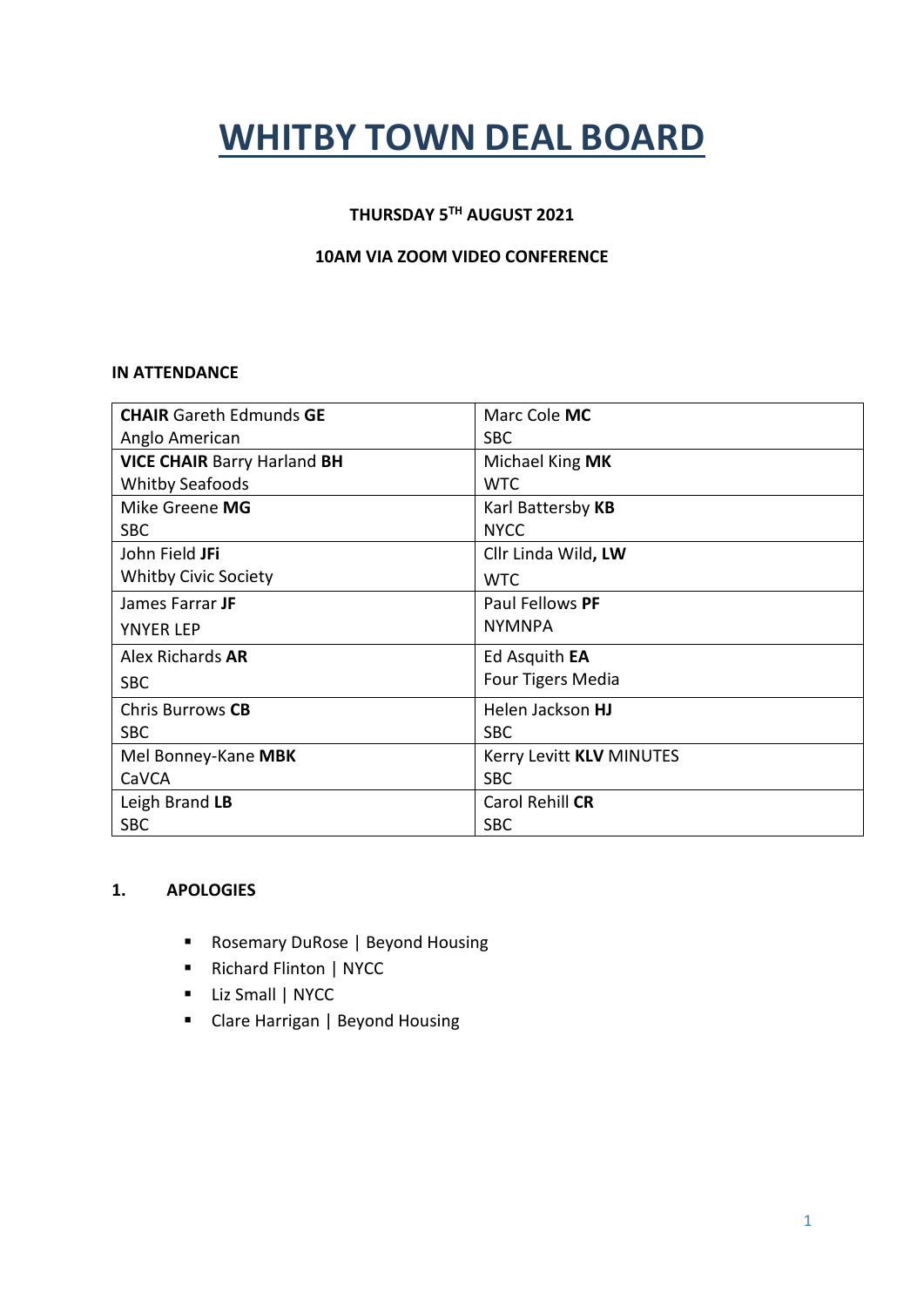# **2. MINUTES OF LAST MEETING & MATTERS ARISING**

- 2.1 Minutes of the meeting held on Thursday 29<sup>th</sup> April 2021 agreed as a true record.
- 2.2 No matters arising.

#### **3. REGISTER OF INTERESTS**

- 3.1 All Board Members need to update their Register of Interest Form and Declaration of Interests will become a standard agenda item on future meetings moving forward.
- 3.2 No Declarations of Interest were recorded for the meeting.
- 3.2 **ACTION**: KLV will circulate the Register of Interest form with the minutes.

# **4. REVIEW OF THE TERMS OF REFERENCE**

- 4.1 The Terms of Reference document with suggested areas for amendments was circulated with the agenda.
- 4.2 HJ gave a brief presentation on the progress to date and the current stage highlighting the responsibility of the Board moving forward and the suggested areas for amendments of the Terms of Reference.
- 4.3 JF queried the role of the Board in approving new projects to be taken forward if any of the existing projects within the current Town Deal did not progress.

HJ explained the change process MHCLG have set up which allows requests to reallocate funding up to the maximum amount awarded of £17.1m to existing confirmed projects if a project fails to complete the Full Business Case process and does not progress. Any change request must be brought before the WTDB. SBC have asked for clarification if other projects from the original TIP can be brought in to replace any projects that may not proceed but are still waiting an answer.

- 4.4 It was agreed that the Board had a role in developing potential projects as a back-up in case current projects did not proceed and also in case any future funding pots are announced.
- 4.5 MK requested information on the project assurance process within SBC and if there was a Programme Board established, what is the role of this Board to ensure that the roles of the two Boards did not overlap or duplicate.

HJ and MG provided clarification on the processes within SBC and that the project assurance method is based on Prince2 principles.

**ACTION**: CR is preparing a paper for SBC Audit Committee in October to explain how the different Boards work and interact which she will share with the WTDB.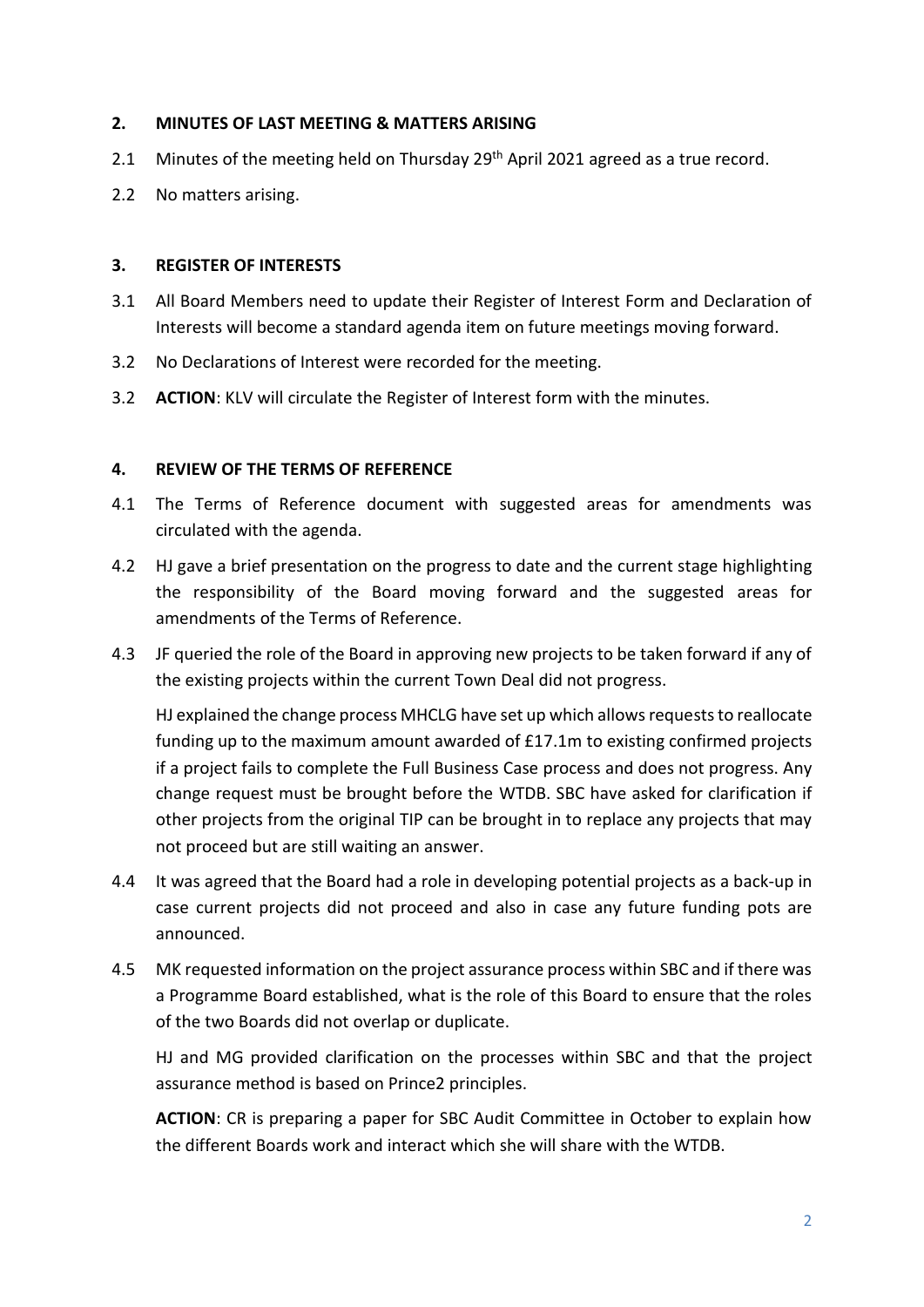4.6 MK suggested section 2.2 is revisited to take into account the use of the word 'must' and queried if 'may' would be more appropriate.

**ACTION:** Terms of Reference to be amended in line with comments received and circulated round the Board.

# **5. TOWN DEAL BOARD MEMBERSHIP**

- 5.1 GE asked the Board if they recognised any gaps with the Board membership.
- 5.2 JFi suggested the education sector was missing, particularly post 16, and small business representation was needed too. JFi suggested approaching the Tourism Association.
- 5.3 JF suggested KB formally replaced RF as the voting member for NYCC.

**ACTION:** KB to take back to RF and formally request this change through the Chair.

- 5.4 LW suggested Cllr Phil Trumper in connection to his work with the Maritime Training Hub.
- 5.5 MG advised that the best way to review membership was for Board members to send suggestions to SBC through KLV and then this can be picked up with MHCLG with regards to the formal requirements of the Board membership contained within the guidance. MG will then prepare a paper with recommendations.

**ACTION**: All Board Members to feed any suggestions to KLV.

#### **6. BUSINESS CASE DEVELOPMENT**

- 6.1 HJ gave a presentation on the process each project must go through to ensure they develop a Full Business Case (FBC) compliant with the HM Treasury Green Book.
- 6.2 SBC is the accountable body for the funding and has to approve the FBC before a Summary Document for MHCLG is prepared and submitted. The Chair of the WTDB must also sign off the Summary Document. FBCs are not submitted to MHCLG unless requested.
- 6.3 Each project lead will be expected to attend and present the key elements of the FBC and project to the WTDB before submission to MHCLG. Each project has indicated which submission date they are aiming for.
- 6.4 MK queried why the Pedestrianisation and Harbourside Public Realm scheme has indicated the latest submission date. HJ advised this was due to awaiting the analysis of the trial scheme which will feed into the FBC.

**ACTION**: KB to request an update on the trial pedestrianisation scheme be brought to the next meeting in the autumn.